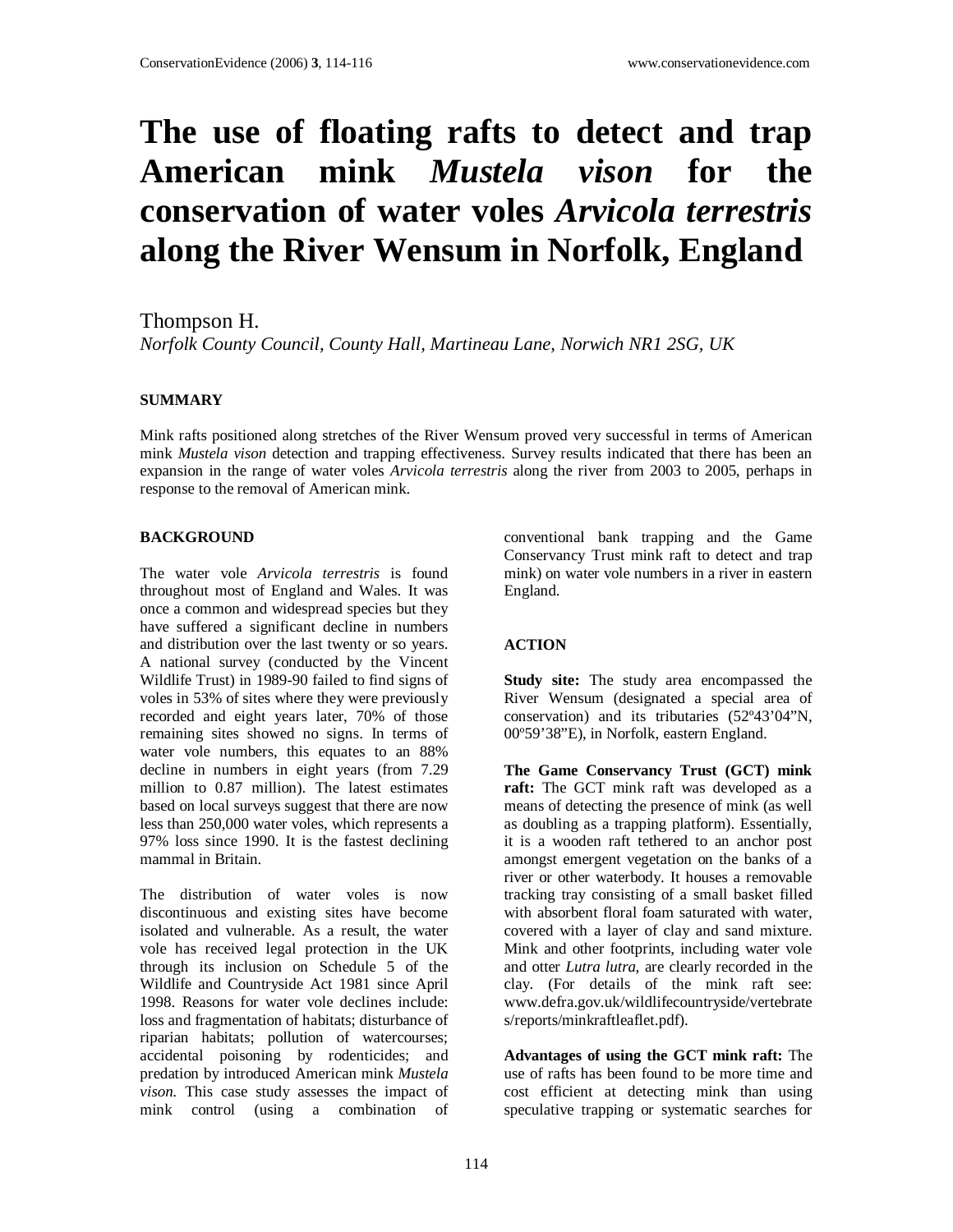field signs. It also reduces the effort required for trapping since a trap need only be set when mink are proven to be present. This is also advantageous in time terms, as by law in the UK, set traps must be inspected daily. Captures on rafts also tend to happen quickly (typically within a few days). It is thought that this is because the trap locations have already been visited by mink, without adverse experience. Traps can be alternated with the detection tray to detect and trap accordingly until there are no more signs of mink. Furthermore, because fewer traps are necessary and are set for shorter periods, the risk of non-target captures is reduced.

**Disadvantages of using the GCT mink raft:** The use of mink rafts is more expensive than using bank traps alone in terms of initial capital expenditure, as each raft costs about three times as much as a bank trap. A minor disadvantage is that rafts are heavier and bulkier than traps, usually necessitating the use of a vehicle to deploy them.

**Deployment of the GCT mink rafts and bank traps:** In mid-2004, five mink rafts were deployed, increasing to 10 in 2005 (eight remain in operation). Rafts were placed at strategic locations along the length of the River Wensum. The rafts were generally used in clusters of two to four, each 200 to 400 m apart, with clusters at 1- 5 km intervals. Rafts were checked every 2 to 3 weeks for mink presence. If detected, a humane cage trap was set on each raft in a cluster for three to seven days. If no mink were detected within the raft deployment period, usually 3 months, the rafts were moved to new locations. The use of clusters of rafts, rather than evenly spaced rafts, was based on previous experience suggesting that mink do not necessarily visit all rafts (or bank traps) in an area. On many occasions, mink footprints have been found on only one or two of a group of three rafts 100 m to 200 m apart. It is considered that raft clusters reduce the risk of leaving gaps in detection.

**The mink trap:** A humane cage trap for mink (developed by the Ministry for Agriculture Food and Fisheries in 1960's) is same basic design as in use today. It is a rectangular cage made from strong wire mesh with a hinged door at one end. An animal treading on a pressure plate causes the door to spring shut. It has the advantage that non-target species can be easily released

unharmed. In the 3 years since the mink control project started, a total of 170 bank traps were supplied by the project to 80 trappers, with a further 30-50 supplied by the trappers themselves.

**Water vole surveys:** In May/June 1997, 62 sites were surveyed for the presence of water voles. After the River Wensum Mink Control Project had commenced (July 2003) water voles were monitored at the same 62 sites in October-November 2003 and from August to October 2005. (Water vole surveys were conducted by R.Yaxley). Although surveys were conducted at different times of the year, both periods were considered optimal for water vole detection as water levels were low to moderate and there were no significant flood episodes. Each survey comprised a 500 m length of waterway at each site being examined for water vole signs including latrine sites, droppings, burrows, feeding stations, footprints and water vole runs, as well as direct observations The location of the start and end of each monitoring section was established using GPS, and observations recorded on a standard survey form.

#### **CONSEQUENCES**

**Mink captures:** A total of over 280 mink were removed, of which 18 were caught on rafts over a 2-year period. No mink signs were identified at any of the survey sites in 2005. The approximate capture rates by trapping method (bank and raft traps) was:

262 captures / 170 or 220 bank traps = 1.6-1.3 mink per trap over 3 years

18 captures / 8 or 10 rafts  $= 2.2 - 1.8$  mink per raft over 2 years

**Water vole survey results:** Eight of the Wensum sites showed signs of water voles in all three survey years (1997, 2003 and 2005). Of the 62 sites surveyed in 1997, 21 (35%) showed presence of water vole. Only 59 sites were surveyed in 2005 and 60 in 2003, due to access problems. In 2003, 17 (28%) showed presence of water vole, whilst in 2005, 27 of 59 (46%) showed signs of water vole. Of these 27, at eight water voles had not been previously recorded. Habitat at six of the 59 sites is now considered unsuitable for water voles.